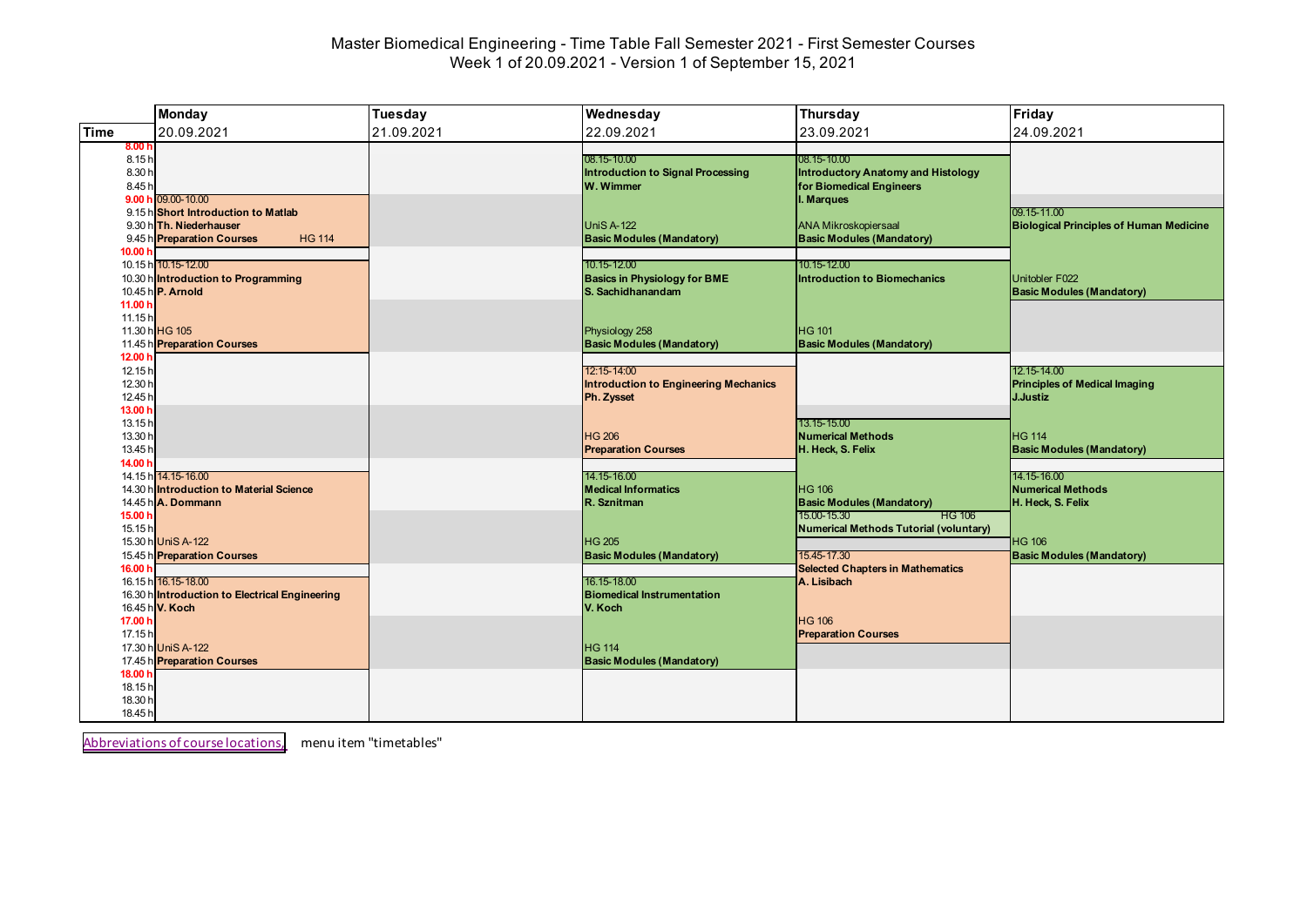# Master Biomedical Engineering - Time Table Fall Semester 2021 - First Semester Courses Week 2 of 27.09.2021

|                                                                  | <b>Monday</b>                                                                                                                              | Tuesday    | Wednesday                                                                                                                     | Thursday                                                                                                                                                              | Friday                                                                                                            |
|------------------------------------------------------------------|--------------------------------------------------------------------------------------------------------------------------------------------|------------|-------------------------------------------------------------------------------------------------------------------------------|-----------------------------------------------------------------------------------------------------------------------------------------------------------------------|-------------------------------------------------------------------------------------------------------------------|
| <b>Time</b>                                                      | 27.09.2021                                                                                                                                 | 28.09.2021 | 29.09.2021                                                                                                                    | 30.09.2021                                                                                                                                                            | 01.10.2020                                                                                                        |
| 8.001<br>8.15h<br>8.30 h<br>8.45h<br>9.00h<br>10.00 <sub>b</sub> | 09.00-10.00<br>9.15 h Short Introduction to Matlab<br>9.30 h <sub>1</sub> Th. Niederhauser<br>9.45 h Preparation Courses<br><b>HG 114</b>  |            | 08.15-10.00<br><b>Introduction to Signal Processing</b><br>W. Wimmer<br><b>UniS A-122</b><br><b>Basic Modules (Mandatory)</b> | 08.15-10.00<br><b>Introductory Anatomy and Histology</b><br>for Biomedical Engineers<br>I. Marques<br><b>ANA Mikroskopiersaal</b><br><b>Basic Modules (Mandatory)</b> | 09.15-11.00<br><b>Biological Principles of Human Medicine</b>                                                     |
| 11.00 h                                                          | 10.15 h 10.15-12.00<br>10.30 h Introduction to Programming<br>10.45 h P. Arnold                                                            |            | 10.15-12.00<br><b>Basics in Physiology for BME</b><br>S. Sachidhanandam                                                       | 10.15-12.00<br><b>Introduction to Biomechanics</b>                                                                                                                    | Unitobler F022<br><b>Basic Modules (Mandatory)</b>                                                                |
| 11.15h<br>12.00 <sub>h</sub>                                     | 11.30 h HG 105<br>11.45 h Preparation Courses                                                                                              |            | Physiology 258<br><b>Basic Modules (Mandatory)</b>                                                                            | <b>HG 101</b><br><b>Basic Modules (Mandatory)</b>                                                                                                                     |                                                                                                                   |
| 12.15h<br>12.30 h<br>12.45h<br>13.00 h                           |                                                                                                                                            |            | 12:15-14:00<br><b>Introduction to Engineering Mechanics</b><br>Ph. Zysset                                                     |                                                                                                                                                                       | 12.15-14.00<br><b>Principles of Medical Imaging</b><br><b>J.Justiz</b>                                            |
| 13.15h<br>13.30 h<br>13.45h<br>14.00 h                           |                                                                                                                                            |            | <b>HG 206</b><br><b>Preparation Courses</b>                                                                                   | 13.15-15.00<br><b>Numerical Methods</b><br>H. Heck, S. Felix                                                                                                          | <b>HG 114</b><br><b>Basic Modules (Mandatory)</b>                                                                 |
| 15.00 h<br>15.15h                                                | 14.15 h 14.15-16.00<br>14.30 h Introduction to Material Science<br>14.45 h A. Dommann<br>15.30 h UniS A-122<br>15.45 h Preparation Courses |            | 14.15-16.00<br><b>Medical Informatics</b><br>R. Sznitman<br><b>HG 205</b><br><b>Basic Modules (Mandatory)</b>                 | <b>HG 106</b><br><b>Basic Modules (Mandatory)</b><br>15.00-15.30<br><b>HG 106</b><br><b>Numerical Methods Tutorial (voluntary)</b><br>15.45-17.30                     | 14.15-16.00<br><b>Numerical Methods</b><br>H. Heck, S. Felix<br><b>HG 106</b><br><b>Basic Modules (Mandatory)</b> |
| 16.00 h                                                          | 16.15 h 16.15-18.00<br>16.30 h Introduction to Electrical Engineering<br>16.45 h V. Koch                                                   |            | 16.15-18.00<br><b>Biomedical Instrumentation</b><br>V. Koch                                                                   | <b>Selected Chapters in Mathematics</b><br>A. Lisibach                                                                                                                |                                                                                                                   |
| 17.00 h<br>17.15h                                                | 17.30 h UniS A-122<br>17.45 h Preparation Courses                                                                                          |            | <b>HG 114</b><br><b>Basic Modules (Mandatory)</b>                                                                             | <b>HG 106</b><br><b>Preparation Courses</b>                                                                                                                           |                                                                                                                   |
| 18.00 h<br>18.15h<br>18.30 h<br>18.45h                           |                                                                                                                                            |            |                                                                                                                               |                                                                                                                                                                       |                                                                                                                   |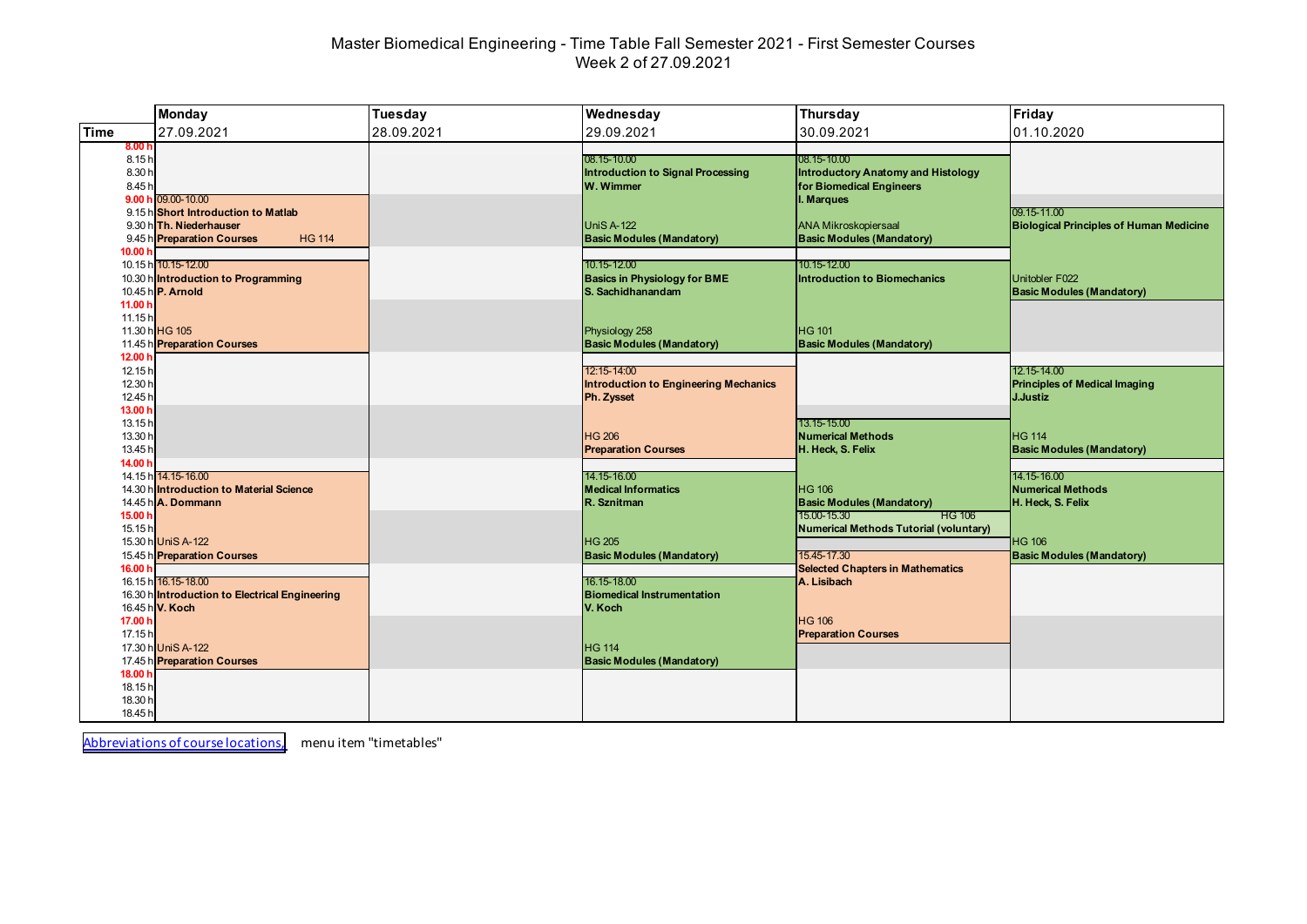# Master Biomedical Engineering - Time Table Fall Semester 2021 - First Semester Courses Week 3 of 04.10.2021

|                                                       | <b>Monday</b>                                                                                 | Tuesday    | Wednesday                                                                 | Thursday                                                                                                                    | Friday                                                          |
|-------------------------------------------------------|-----------------------------------------------------------------------------------------------|------------|---------------------------------------------------------------------------|-----------------------------------------------------------------------------------------------------------------------------|-----------------------------------------------------------------|
| <b>Time</b>                                           | 04.10.2021                                                                                    | 05.10.2021 | 06.10.2021                                                                | 07.10.2021                                                                                                                  | 08.10.2020                                                      |
| 8.00 <sub>h</sub><br>8.15h<br>8.30h<br>8.45h<br>9.00h | 09.00-10.00<br>9.15 h Short Introduction to Matlab                                            |            | 08.15-10.00<br><b>Introduction to Signal Processing</b><br>W. Wimmer      | 08.15-10.00<br><b>Introductory Anatomy and Histology</b><br>for Biomedical Engineers<br>I. Marques                          | 09.15-11.00                                                     |
| 10.00 $h$                                             | 9.30 h Th. Niederhauser<br>9.45 h Preparation Courses<br><b>HG 114</b><br>10.15 h 10.15-12.00 |            | $UniS A-122$<br><b>Basic Modules (Mandatory)</b><br>10.15-12.00           | <b>ANA Mikroskopiersaal</b><br><b>Basic Modules (Mandatory)</b><br>10.15-12.00                                              | Introduction to Signal Processing<br>W. Wimmer                  |
| 11.00 h<br>11.15h                                     | 10.30 h Introduction to Programming<br>10.45 h P. Arnold                                      |            | <b>Basics in Physiology for BME</b><br>S. Sachidhanandam                  | <b>Introduction to Biomechanics</b>                                                                                         | Unitobler F022<br><b>Basic Modules (Mandatory)</b>              |
| 12.00 <sub>h</sub>                                    | 11.30 h HG 105<br>11.45 h Preparation Courses                                                 |            | Physiology 258<br><b>Basic Modules (Mandatory)</b>                        | <b>HG 101</b><br><b>Basic Modules (Mandatory)</b>                                                                           |                                                                 |
| 12.15h<br>12.30 h<br>12.45h<br>13.00 h                |                                                                                               |            | 12:15-14:00<br><b>Introduction to Engineering Mechanics</b><br>Ph. Zysset |                                                                                                                             | 12.15-14.00<br><b>Principles of Medical Imaging</b><br>J.Justiz |
| 13.15h<br>13.30 h<br>13.45h<br>14.00 h                |                                                                                               |            | <b>HG 206</b><br><b>Preparation Courses</b>                               | 13.15-15.00<br><b>Numerical Methods</b><br>H. Heck, S. Felix                                                                | <b>HG 114</b><br><b>Basic Modules (Mandatory)</b>               |
| 15.00 h<br>15.15h                                     | 14.15 h 14.15-16.00<br>14.30 h Introduction to Material Science<br>14.45 h A. Dommann         |            | 14.15-16.00<br><b>Medical Informatics</b><br>R. Sznitman                  | <b>HG 106</b><br><b>Basic Modules (Mandatory)</b><br>15.00-15.30<br>HG 106<br><b>Numerical Methods Tutorial (voluntary)</b> | 14.15-16.00<br><b>Numerical Methods</b><br>H. Heck, S. Felix    |
| 16.00 h                                               | 15.30 h UniS A-122<br>15.45 h Preparation Courses                                             |            | <b>HG 205</b><br><b>Basic Modules (Mandatory)</b>                         | 15.45-17.30<br><b>Selected Chapters in Mathematics</b>                                                                      | <b>HG 106</b><br><b>Basic Modules (Mandatory)</b>               |
| 17.00 h                                               | 16.15 h 16.15-18.00<br>16.30 h Introduction to Electrical Engineering<br>16.45 h V. Koch      |            | 16.15-18.00<br><b>Biomedical Instrumentation</b><br>V. Koch               | A. Lisibach<br><b>HG 106</b>                                                                                                |                                                                 |
| 17.15h                                                | 17.30 h UniS A-122<br>17.45 h Preparation Courses                                             |            | <b>HG 114</b><br><b>Basic Modules (Mandatory)</b>                         | <b>Preparation Courses</b>                                                                                                  |                                                                 |
| 18.00 h<br>18.15h<br>18.30h<br>18.45h                 |                                                                                               |            |                                                                           |                                                                                                                             |                                                                 |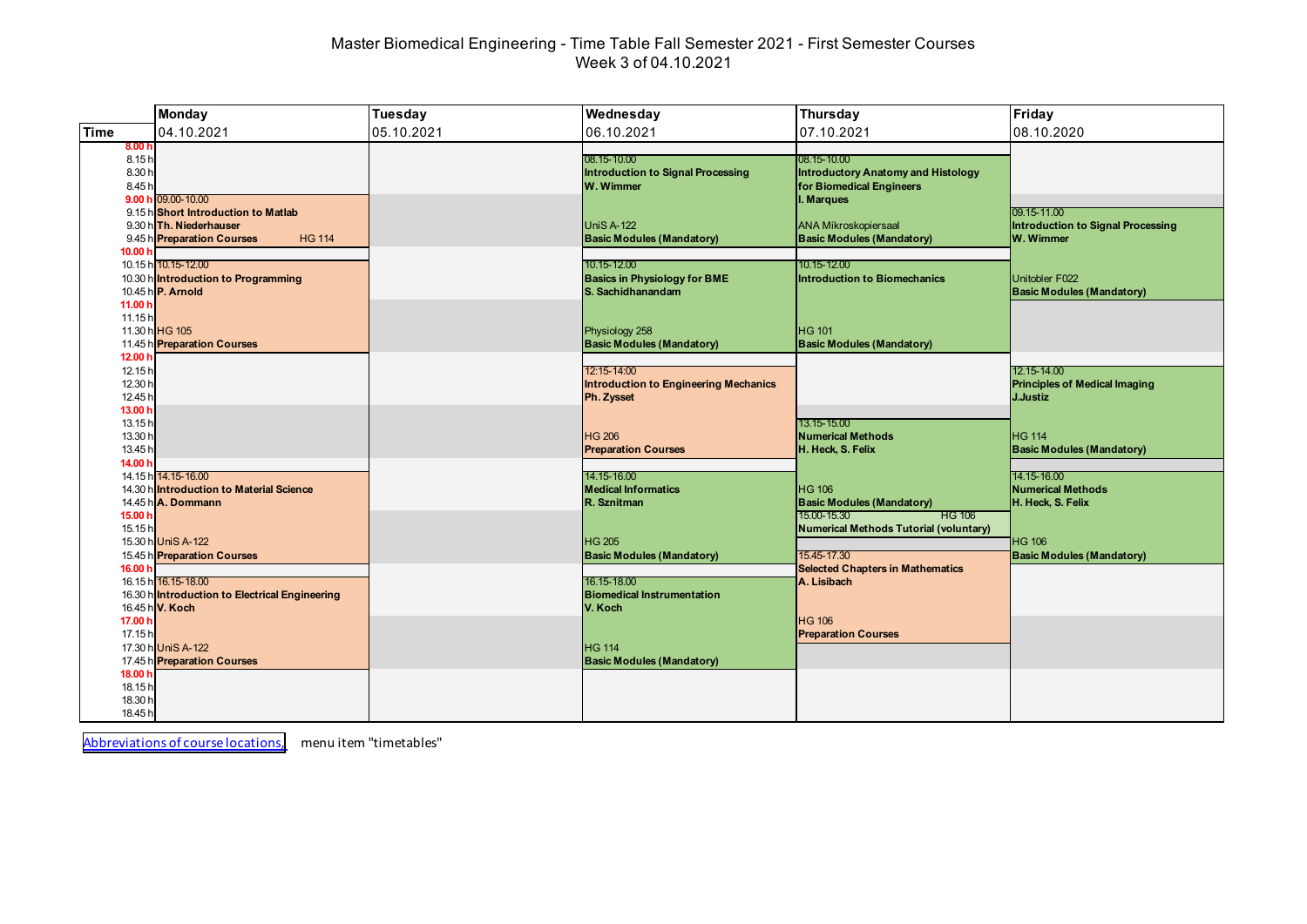# Master Biomedical Engineering - Time Table Fall Semester 2021 - First Semester Courses Week 4 of 11.10.2021

|                                         | <b>Monday</b>                                                                                                                  | <b>Tuesday</b> | Wednesday                                                                                              | Thursday                                                                                                                           | Friday                                                                        |
|-----------------------------------------|--------------------------------------------------------------------------------------------------------------------------------|----------------|--------------------------------------------------------------------------------------------------------|------------------------------------------------------------------------------------------------------------------------------------|-------------------------------------------------------------------------------|
| <b>Time</b>                             | 11.10.2021                                                                                                                     | 12.10.2021     | 13.10.2021                                                                                             | 14.10.2021                                                                                                                         | 15.10.2020                                                                    |
| 8.00h<br>8.15h<br>8.30h<br>8.45h        | 9.00 h 09.00-10.00<br>9.15 h Short Introduction to Matlab<br>9.30 h Th. Niederhauser                                           |                | 08.15-10.00<br><b>Biological Principles of Human Medicine</b><br>$UniS A-122$                          | 08.15-10.00<br><b>Introductory Anatomy and Histology</b><br>for Biomedical Engineers<br>I. Marques<br><b>ANA Mikroskopiersaal</b>  | 09.15-11.00<br><b>Biological Principles of Human Medicine</b>                 |
| 10.00 h<br>11.00 h                      | 9.45 h Preparation Courses<br><b>HG 114</b><br>10.15 h 10.15-12.00<br>10.30 h Introduction to Programming<br>10.45 h P. Arnold |                | <b>Basic Modules (Mandatory)</b><br>10.15-12.00<br><b>Basics in Physiology for BME</b><br>N. Shirokova | <b>Basic Modules (Mandatory)</b><br>10.15-12.00<br><b>Introduction to Biomechanics</b>                                             | Unitobler F022<br><b>Basic Modules (Mandatory)</b>                            |
| 11.15h<br>12.00 $r$                     | 11.30 h HG 105<br>11.45 h Preparation Courses                                                                                  |                | Anatomie A224<br><b>Basic Modules (Mandatory)</b>                                                      | <b>HG 101</b><br><b>Basic Modules (Mandatory)</b>                                                                                  |                                                                               |
| 12.15h<br>12.30 h<br>12.45 h<br>13.00 h |                                                                                                                                |                | 12:15-14:00<br><b>Introduction to Engineering Mechanics</b><br>Ph. Zysset                              | 13.15-15.00                                                                                                                        | 12.15-14.00<br><b>Principles of Medical Imaging</b><br><b>J.Justiz</b>        |
| 13.15h<br>13.30 h<br>13.45h<br>14.00 h  |                                                                                                                                |                | <b>HG 206</b><br><b>Preparation Courses</b>                                                            | <b>Numerical Methods</b><br>H. Heck, S. Felix                                                                                      | <b>HG 114</b><br><b>Basic Modules (Mandatory)</b>                             |
| 15.00 h<br>15.15h                       | 14.15 h 14.15-16.00<br>14.30 h Introduction to Material Science<br>14.45 h A. Dommann<br>15.30 h UniS A-122                    |                | 14.15-16.00<br><b>Medical Informatics</b><br>R. Sznitman<br><b>HG 205</b>                              | <b>HG 106</b><br><b>Basic Modules (Mandatory)</b><br>15.00-15.30<br><b>HG 106</b><br><b>Numerical Methods Tutorial (voluntary)</b> | 14.15-16.00<br><b>Numerical Methods</b><br>H. Heck, S. Felix<br><b>HG 106</b> |
| 16.00 h                                 | 15.45 h Preparation Courses<br>16.15 h 16.15-18.00<br>16.30 h Introduction to Electrical Engineering<br>16.45 h V. Koch        |                | <b>Basic Modules (Mandatory)</b><br>16.15-18.00<br><b>Biomedical Instrumentation</b><br>V. Koch        | 15.45-17.30<br><b>Selected Chapters in Mathematics</b><br>A. Lisibach                                                              | <b>Basic Modules (Mandatory)</b>                                              |
| 17.00 h<br>17.15h                       | 17.30 h UniS A-122<br>17.45 h Preparation Courses                                                                              |                | <b>HG 114</b><br><b>Basic Modules (Mandatory)</b>                                                      | <b>HG 106</b><br><b>Preparation Courses</b>                                                                                        |                                                                               |
| 18.00 h<br>18.15h<br>18.30h<br>18.45h   |                                                                                                                                |                |                                                                                                        |                                                                                                                                    |                                                                               |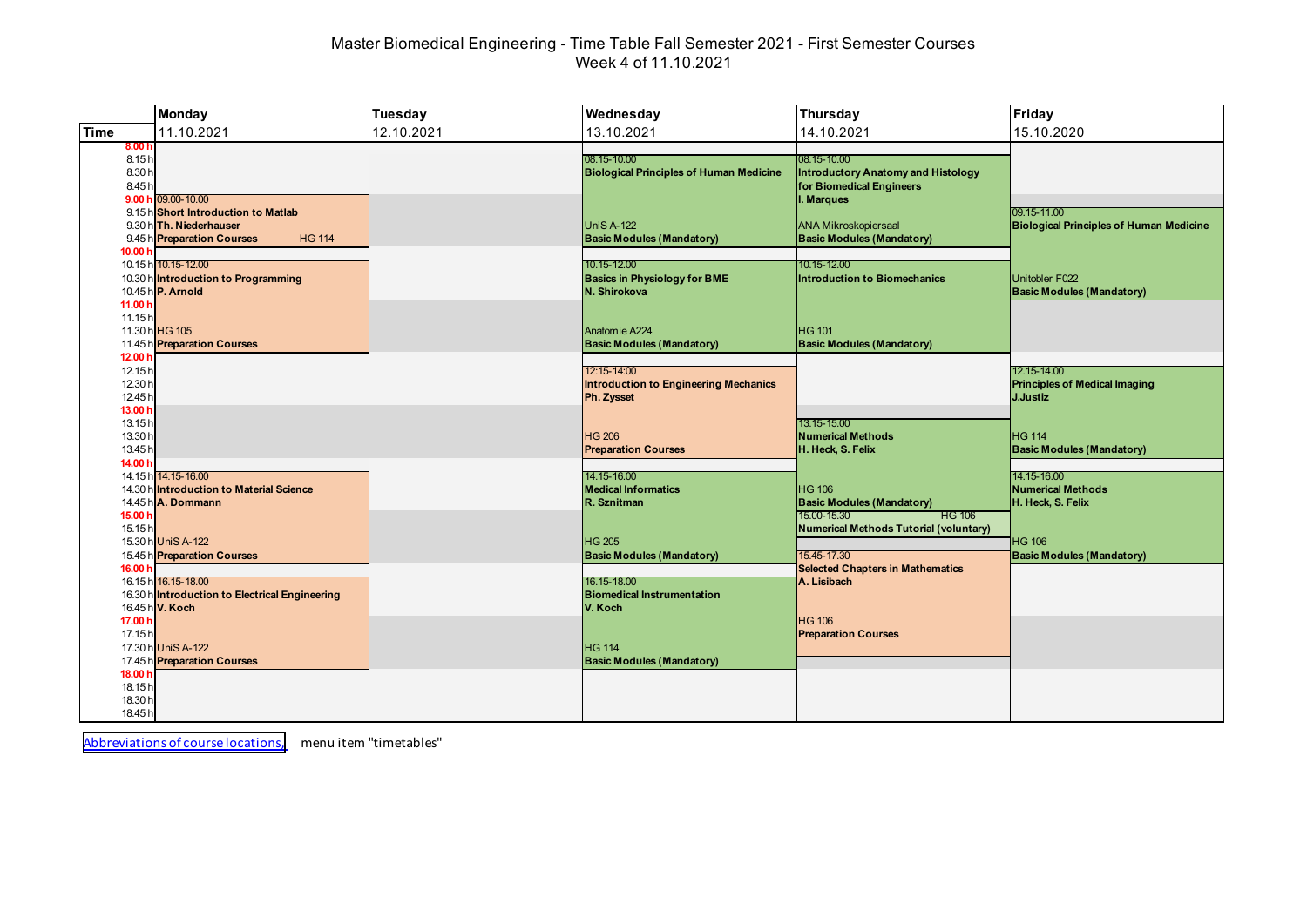# Master Biomedical Engineering - Time Table Fall Semester 2021 - First Semester Courses Week 5 of 18.10.2021

|                                                                                  | <b>Monday</b>                                                                                                                                              | <b>Tuesday</b> | Wednesday                                                                                                                               | Thursday                                                                                                                                                                             | Friday                                                                                                                      |
|----------------------------------------------------------------------------------|------------------------------------------------------------------------------------------------------------------------------------------------------------|----------------|-----------------------------------------------------------------------------------------------------------------------------------------|--------------------------------------------------------------------------------------------------------------------------------------------------------------------------------------|-----------------------------------------------------------------------------------------------------------------------------|
| <b>Time</b>                                                                      | 18.10.2021                                                                                                                                                 | 19.10.2021     | 20.10.2021                                                                                                                              | 21.10.2021                                                                                                                                                                           | 22.10.2020                                                                                                                  |
| 8.00h<br>8.15h<br>8.30h<br>8.45h<br>10.00 h                                      | 9.00 h 09.00-10.00<br>9.15 h Short Introduction to Matlab<br>9.30 h Th. Niederhauser<br>9.45 h Preparation Courses<br><b>HG 114</b><br>10.15 h 10.15-12.00 |                | 08.15-10.00<br><b>Introduction to Signal Processing</b><br>W. Wimmer<br>$UniS A-122$<br><b>Basic Modules (Mandatory)</b><br>10.15-12.00 | 08.15-10.00<br><b>Introductory Anatomy and Histology</b><br>for Biomedical Engineers<br>I. Marques<br><b>ANA Mikroskopiersaal</b><br><b>Basic Modules (Mandatory)</b><br>10.15-12.00 | 09.15-11.00<br><b>Biological Principles of Human Medicine</b>                                                               |
| 11.00 h<br>11.15h<br>12.00 $r$                                                   | 10.30 h Introduction to Programming<br>10.45 h P. Arnold<br>11.30 h HG 105<br>11.45 h Preparation Courses                                                  |                | <b>Basics in Physiology for BME</b><br>S. Kleinlogel<br>Physiology 258<br><b>Basic Modules (Mandatory)</b>                              | <b>Introduction to Biomechanics</b><br><b>HG 101</b><br><b>Basic Modules (Mandatory)</b>                                                                                             | Unitobler F022<br><b>Basic Modules (Mandatory)</b>                                                                          |
| 12.15h<br>12.30 h<br>12.45h<br>13.00 h<br>13.15h<br>13.30 h<br>13.45h<br>14.00 h |                                                                                                                                                            |                | 12:15-14:00<br><b>Introduction to Engineering Mechanics</b><br>Ph. Zysset<br><b>HG 206</b><br><b>Preparation Courses</b>                | 13.15-15.00<br><b>Numerical Methods</b><br>H. Heck, S. Felix                                                                                                                         | 12.15-14.00<br><b>Principles of Medical Imaging</b><br><b>J.Justiz</b><br><b>HG 114</b><br><b>Basic Modules (Mandatory)</b> |
| 15.00 h<br>15.15h                                                                | 14.15 h 14.15-16.00<br>14.30 h Introduction to Material Science<br>14.45 h A. Dommann<br>15.30 h UniS A-122<br>15.45 h Preparation Courses                 |                | 14.15-16.00<br><b>Medical Informatics</b><br>R. Sznitman<br><b>HG 205</b><br><b>Basic Modules (Mandatory)</b>                           | <b>HG 106</b><br><b>Basic Modules (Mandatory)</b><br>15.00-15.30<br><b>HG 106</b><br><b>Numerical Methods Tutorial (voluntary)</b><br>15.45-17.30                                    | 14.15-16.00<br><b>Numerical Methods</b><br>H. Heck, S. Felix<br><b>HG 106</b><br><b>Basic Modules (Mandatory)</b>           |
| 16.00 h<br>17.00 h<br>17.15h                                                     | 16.15 h 16.15-18.00<br>16.30 h Introduction to Electrical Engineering<br>16.45 h V. Koch<br>17.30 h UniS A-122<br>17.45 h Preparation Courses              |                | 16.15-18.00<br><b>Biomedical Instrumentation</b><br>V. Koch<br><b>HG 114</b><br><b>Basic Modules (Mandatory)</b>                        | <b>Selected Chapters in Mathematics</b><br>A. Lisibach<br><b>HG 106</b><br><b>Preparation Courses</b>                                                                                |                                                                                                                             |
| 18.00 h<br>18.15h<br>18.30h<br>18.45h                                            |                                                                                                                                                            |                |                                                                                                                                         |                                                                                                                                                                                      |                                                                                                                             |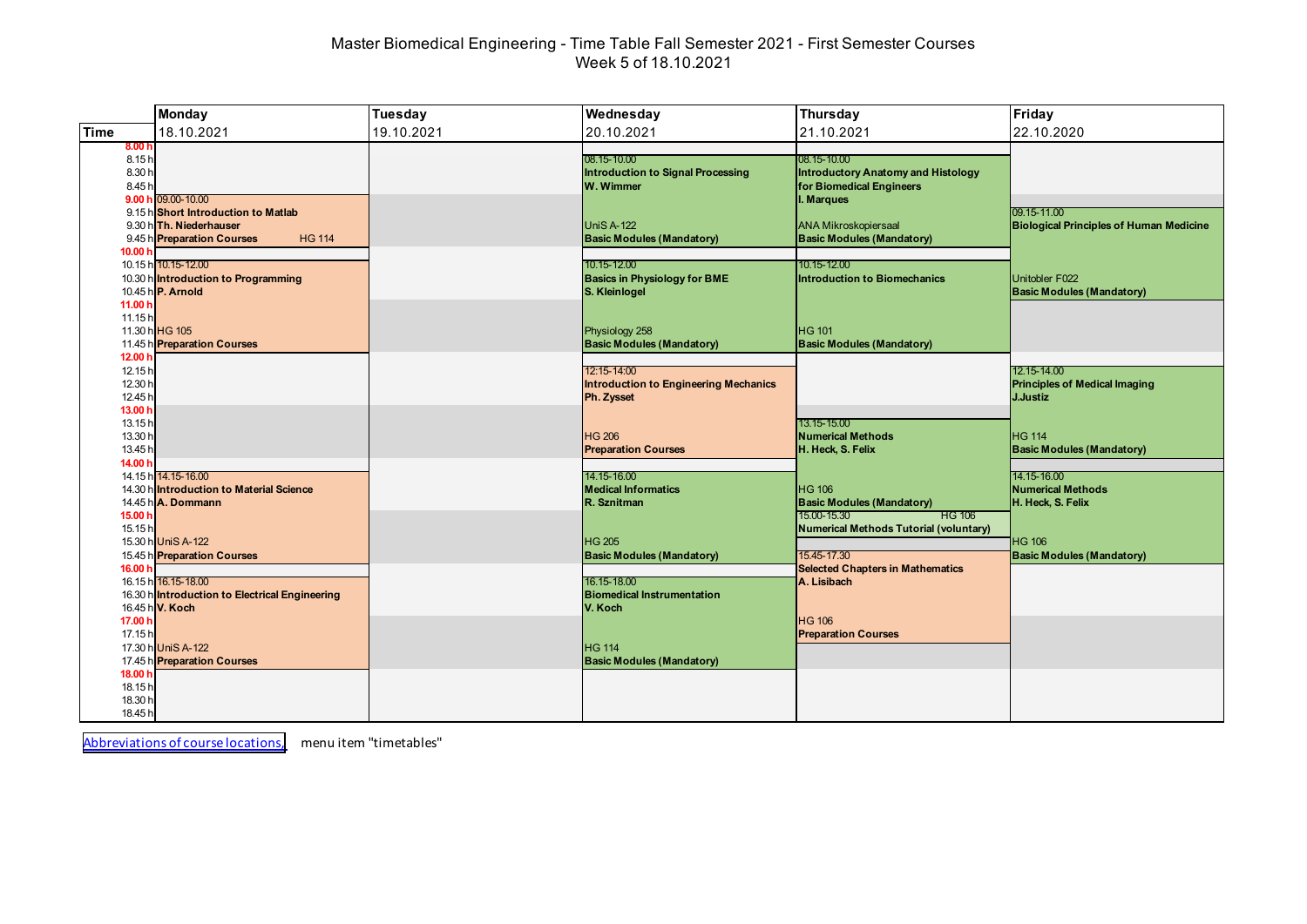# Master Biomedical Engineering - Time Table Fall Semester 2021 - First Semester Courses Week 6 of 25.10.2021

|                    | <b>Monday</b>                                  | Tuesday    | Wednesday                                             | Thursday                                                         | Friday                                         |
|--------------------|------------------------------------------------|------------|-------------------------------------------------------|------------------------------------------------------------------|------------------------------------------------|
| <b>Time</b>        | 25.10.2021                                     | 26.10.2021 | 27.10.2021                                            | 28.10.2021                                                       | 29.10.2020                                     |
| 8.00h              |                                                |            |                                                       |                                                                  |                                                |
| 8.15h              |                                                |            | 08.15-10.00                                           | $ 08.15 - 10.00 $                                                | 08.15-11.15                                    |
| 8.30h<br>8.45h     |                                                |            | <b>Introduction to Signal Processing</b><br>W. Wimmer | Introductory Anatomy and Histology<br>for Biomedical Engineers   | <b>Biological Principles of Human Medicine</b> |
|                    | 9.00 h 09.00-10.00                             |            |                                                       | I. Marques                                                       |                                                |
|                    | 9.15 h Short Introduction to Matlab            |            |                                                       |                                                                  |                                                |
|                    | 9.30 h Th. Niederhauser                        |            | <b>UniS A-122</b>                                     | <b>ANA Mikroskopiersaal</b>                                      |                                                |
|                    | 9.45 h Preparation Courses<br><b>HG 114</b>    |            | <b>Basic Modules (Mandatory)</b>                      | <b>Basic Modules (Mandatory)</b>                                 |                                                |
| 10.00 <sub>1</sub> |                                                |            |                                                       |                                                                  |                                                |
|                    | 10.15 h 10.15-12.00                            |            | 10.15-12.00                                           | 10.15-12.00                                                      |                                                |
|                    | 10.30 h Introduction to Programming            |            | <b>Basics in Physiology for BME</b>                   | Introduction to Biomechanics                                     |                                                |
| 11.00 h            | 10.45 h P. Arnold                              |            | W. Senn                                               |                                                                  | <b>Basic Modules (Mandatory)</b>               |
| 11.15h             |                                                |            |                                                       |                                                                  |                                                |
|                    | 11.30 h HG 105                                 |            | Physiology 258                                        | <b>HG 101</b>                                                    |                                                |
|                    | 11.45 h Preparation Courses                    |            | <b>Basic Modules (Mandatory)</b>                      | <b>Basic Modules (Mandatory)</b>                                 |                                                |
| 12.00 <sub>1</sub> |                                                |            |                                                       |                                                                  |                                                |
| 12.15h             |                                                |            | 12:15-14:00                                           |                                                                  | 12.15-14.00                                    |
| 12.30 h            |                                                |            | <b>Introduction to Engineering Mechanics</b>          |                                                                  | <b>Principles of Medical Imaging</b>           |
| 12.45h<br>13.00 h  |                                                |            | Ph. Zysset                                            |                                                                  | J.Justiz                                       |
| 13.15h             |                                                |            |                                                       | 13.15-15.00                                                      |                                                |
| 13.30 h            |                                                |            | <b>HG 206</b>                                         | <b>Numerical Methods</b>                                         | <b>HG 114</b>                                  |
| 13.45h             |                                                |            | <b>Preparation Courses</b>                            | H. Heck, S. Felix                                                | <b>Basic Modules (Mandatory)</b>               |
| 14.00 h            |                                                |            |                                                       |                                                                  |                                                |
|                    | 14.15 h 14.15-16.00                            |            | 14.15-16.00                                           |                                                                  | 14.15-16.00                                    |
|                    | 14.30 h Introduction to Material Science       |            | <b>Medical Informatics</b>                            | <b>HG</b> 106                                                    | <b>Numerical Methods</b>                       |
|                    | 14.45 h A. Dommann                             |            | R. Sznitman                                           | <b>Basic Modules (Mandatory)</b><br>15.00-15.30<br><b>HG 106</b> | H. Heck, S. Felix                              |
| 15.00 h<br>15.15h  |                                                |            |                                                       | Numerical Methods Tutorial (voluntary)                           |                                                |
|                    | 15.30 h UniS A-122                             |            | <b>HG 205</b>                                         |                                                                  | <b>HG 106</b>                                  |
|                    | 15.45 h Preparation Courses                    |            | <b>Basic Modules (Mandatory)</b>                      | 15.45-17.30                                                      | <b>Basic Modules (Mandatory)</b>               |
| 16.00 h            |                                                |            |                                                       | <b>Selected Chapters in Mathematics</b>                          |                                                |
|                    | 16.15 h 16.15-18.00                            |            | 16.15-18.00                                           | A. Lisibach                                                      |                                                |
|                    | 16.30 h Introduction to Electrical Engineering |            | <b>Biomedical Instrumentation</b>                     |                                                                  |                                                |
|                    | 16.45 h V. Koch                                |            | V. Koch                                               |                                                                  |                                                |
| 17.00 h<br>17.15h  |                                                |            |                                                       | <b>HG 106</b><br><b>Preparation Courses</b>                      |                                                |
|                    | 17.30 h UniS A-122                             |            | <b>HG 114</b>                                         |                                                                  |                                                |
|                    | 17.45 h Preparation Courses                    |            | <b>Basic Modules (Mandatory)</b>                      |                                                                  |                                                |
| 18.00 h            |                                                |            |                                                       |                                                                  |                                                |
| 18.15h             |                                                |            |                                                       |                                                                  |                                                |
| 18.30 h            |                                                |            |                                                       |                                                                  |                                                |
| 18.45h             |                                                |            |                                                       |                                                                  |                                                |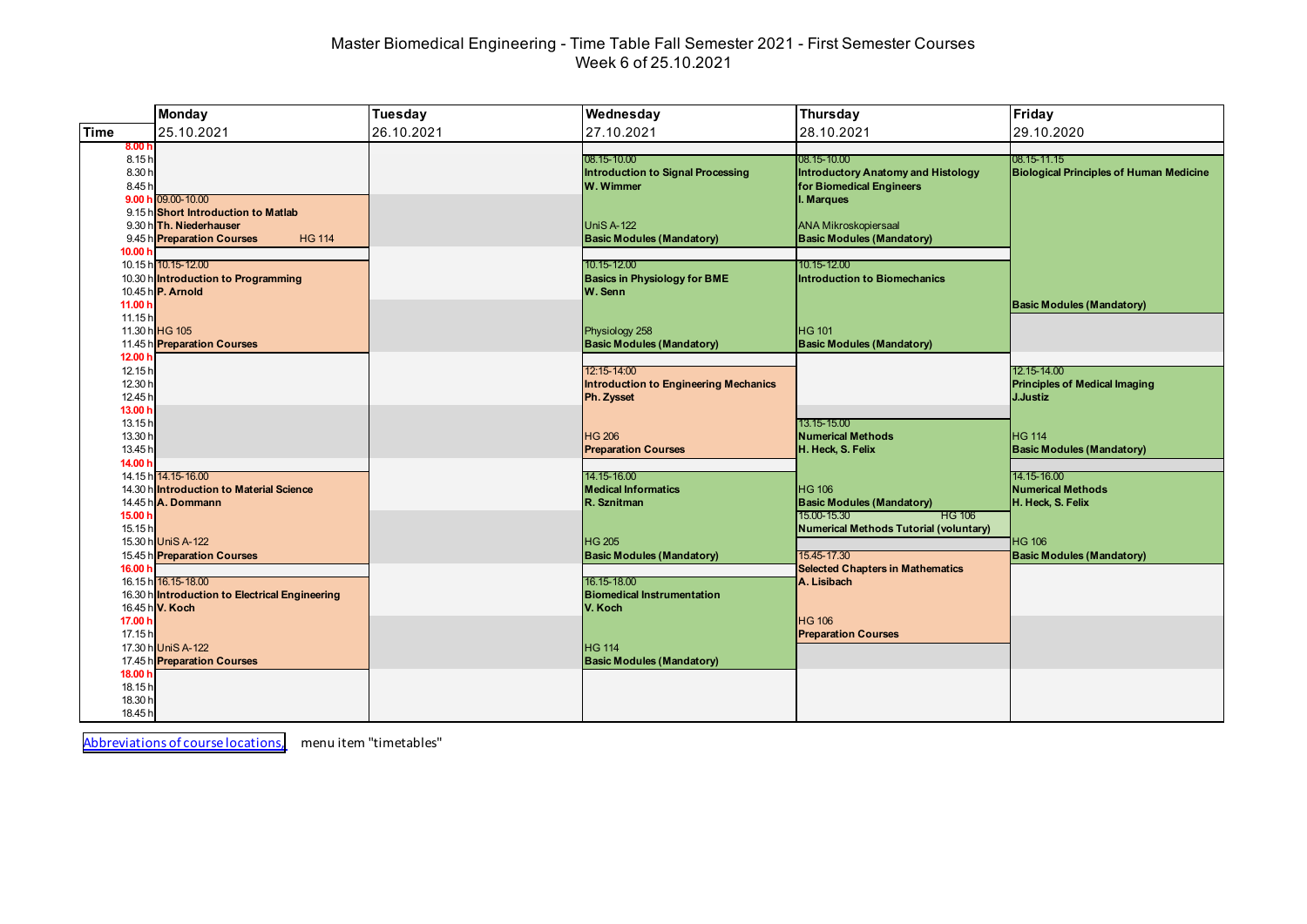# Master Biomedical Engineering - Time Table Fall Semester 2021 - First Semester Courses Week 7 of 01.11.2021

|                                                                        | <b>Monday</b>                                                                                                                                                                              | Tuesday    | Wednesday                                                                                                                                                                           | Thursday                                                                                                                                                                                                 | Friday                                                                                                            |
|------------------------------------------------------------------------|--------------------------------------------------------------------------------------------------------------------------------------------------------------------------------------------|------------|-------------------------------------------------------------------------------------------------------------------------------------------------------------------------------------|----------------------------------------------------------------------------------------------------------------------------------------------------------------------------------------------------------|-------------------------------------------------------------------------------------------------------------------|
| <b>Time</b>                                                            | 01.11.2021                                                                                                                                                                                 | 02.11.2021 | 03.11.2021                                                                                                                                                                          | 04.11.2021                                                                                                                                                                                               | 05.11.2020                                                                                                        |
| 8.001<br>8.15h<br>8.30 h<br>8.45h<br>9.00h<br>10.00 <sub>b</sub>       | 09.00-10.00<br>9.15 h Short Introduction to Matlab<br>9.30 h Th. Niederhauser<br>9.45 h Preparation Courses<br><b>HG 114</b><br>10.15 h 10.15-12.00<br>10.30 h Introduction to Programming |            | 08.15-10.00<br><b>Introduction to Signal Processing</b><br>W. Wimmer<br><b>UniS A-122</b><br><b>Basic Modules (Mandatory)</b><br>10.15-12.00<br><b>Basics in Physiology for BME</b> | 08.15-10.00<br><b>Introductory Anatomy and Histology</b><br>for Biomedical Engineers<br>I. Marques<br>Physiologie 258<br><b>Basic Modules (Mandatory)</b><br>10.15-12.00<br>Introduction to Biomechanics | 09.15-11.00<br><b>Biological Principles of Human Medicine</b><br>Unitobler F022                                   |
| 11.00 h<br>11.15h<br>12.00 $h$<br>12.15h                               | 10.45 h P. Arnold<br>11.30 h HG 105<br>11.45 h Preparation Courses                                                                                                                         |            | W. Senn<br>Physiology 258<br><b>Basic Modules (Mandatory)</b><br>12:15-14:00                                                                                                        | <b>HG 101</b><br><b>Basic Modules (Mandatory)</b>                                                                                                                                                        | <b>Basic Modules (Mandatory)</b><br>12.15-14.00                                                                   |
| 12.30 h<br>12.45h<br>13.00 h<br>13.15h<br>13.30 h<br>13.45h<br>14.00 h |                                                                                                                                                                                            |            | <b>Introduction to Engineering Mechanics</b><br>Ph. Zysset<br><b>HG 206</b><br><b>Preparation Courses</b>                                                                           | 13.15-15.00<br><b>Numerical Methods</b><br>H. Heck, S. Felix                                                                                                                                             | <b>Principles of Medical Imaging</b><br><b>J.Justiz</b><br><b>HG 114</b><br><b>Basic Modules (Mandatory)</b>      |
| 15.00 h<br>15.15h                                                      | 14.15 h 14.15-16.00<br>14.30 h Introduction to Material Science<br>14.45 h A. Dommann<br>15.30 h UniS A-122<br>15.45 h Preparation Courses                                                 |            | 14.15-16.00<br><b>Medical Informatics</b><br>R. Sznitman<br><b>HG 205</b><br><b>Basic Modules (Mandatory)</b>                                                                       | <b>HG 106</b><br><b>Basic Modules (Mandatory)</b><br>15.00-15.30<br>HG 106<br><b>Numerical Methods Tutorial (voluntary)</b><br>15.45-17.30                                                               | 14.15-16.00<br><b>Numerical Methods</b><br>H. Heck, S. Felix<br><b>HG 106</b><br><b>Basic Modules (Mandatory)</b> |
| 16.00 h<br>17.00 h<br>17.15h                                           | 16.15 h 16.15-18.00<br>16.30 h Introduction to Electrical Engineering<br>16.45 h V. Koch<br>17.30 h UniS A-122<br>17.45 h Preparation Courses                                              |            | 16.15-18.00<br><b>Biomedical Instrumentation</b><br>V. Koch<br><b>HG 114</b><br><b>Basic Modules (Mandatory)</b>                                                                    | <b>Selected Chapters in Mathematics</b><br>A. Lisibach<br><b>HG 106</b><br><b>Preparation Courses</b>                                                                                                    |                                                                                                                   |
| 18.00 h<br>18.15h<br>18.30 h<br>18.45h                                 |                                                                                                                                                                                            |            |                                                                                                                                                                                     |                                                                                                                                                                                                          |                                                                                                                   |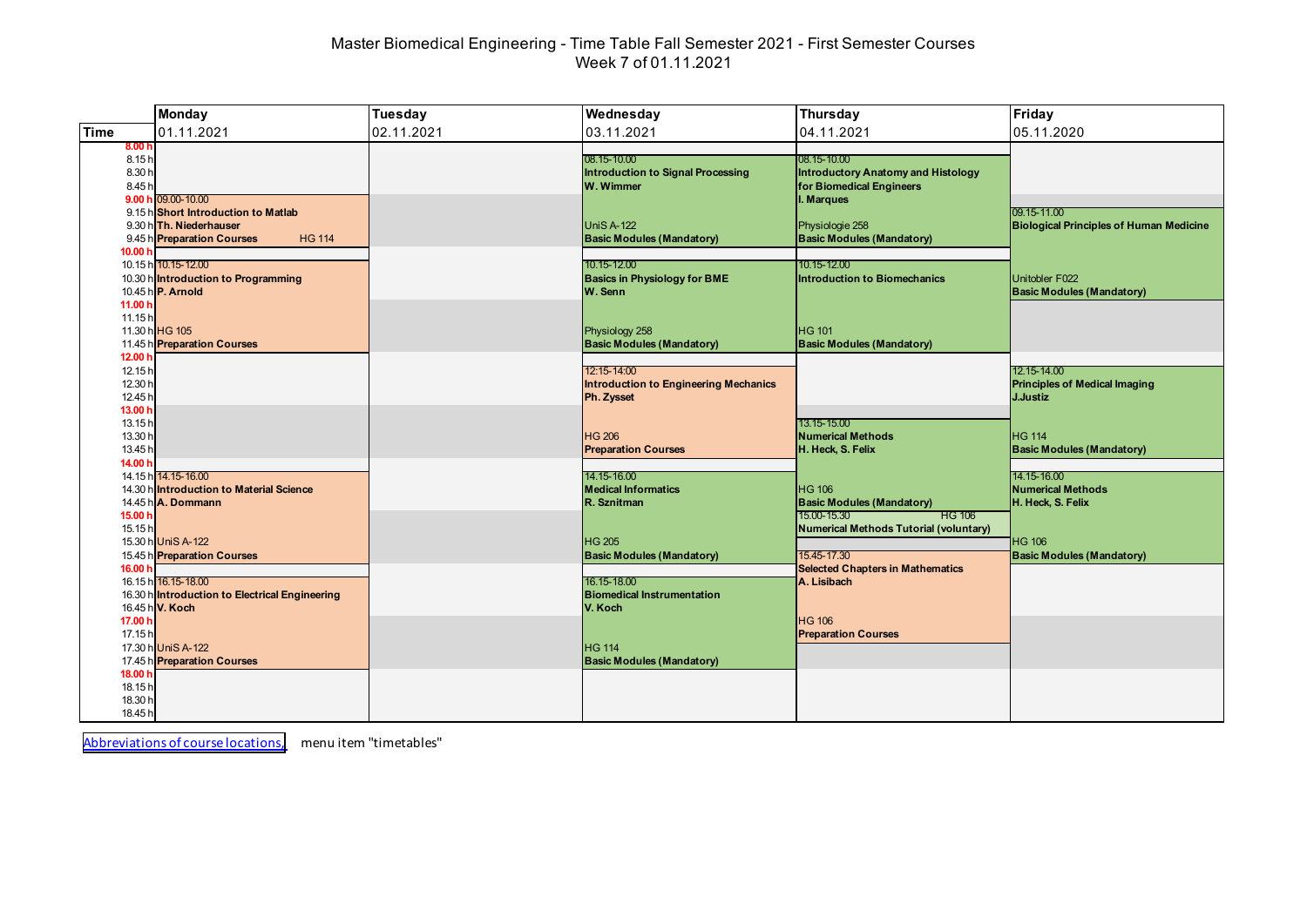# Master Biomedical Engineering - Time Table Fall Semester 2021 - First Semester Courses Week 8 of 08.11.2021

|                                                             | <b>Monday</b>                                                                                                                                                               | Tuesday    | Wednesday                                                                                                   | Thursday                                                                                                                           | Friday                                                                                  |
|-------------------------------------------------------------|-----------------------------------------------------------------------------------------------------------------------------------------------------------------------------|------------|-------------------------------------------------------------------------------------------------------------|------------------------------------------------------------------------------------------------------------------------------------|-----------------------------------------------------------------------------------------|
| <b>Time</b>                                                 | 08.11.2021                                                                                                                                                                  | 09.11.2021 | 10.11.2021                                                                                                  | 11.11.2021                                                                                                                         | 12.11.2020                                                                              |
| 8.00 <sub>h</sub><br>8.15h<br>8.30h<br>8.45h<br>9.00h       | 09.00-10.00                                                                                                                                                                 |            | 08.15-10.00<br><b>Introduction to Signal Processing</b><br>W. Wimmer                                        | 08.15-10.00<br><b>Introductory Anatomy and Histology</b><br>for Biomedical Engineers<br>I. Marques                                 |                                                                                         |
| 10.00 $h$                                                   | 9.15 h Short Introduction to Matlab<br>9.30 h Th. Niederhauser<br>9.45 h Preparation Courses<br><b>HG 114</b><br>10.15 h 10.15-12.00<br>10.30 h Introduction to Programming |            | <b>UniS A-122</b><br><b>Basic Modules (Mandatory)</b><br>10.15-12.00<br><b>Basics in Physiology for BME</b> | Physiologie 258<br><b>Basic Modules (Mandatory)</b><br>10.15-12.00<br>Introduction to Biomechanics                                 | 09.15-11.00<br><b>Biological Principles of Human Medicine</b><br>Unitobler F022         |
| 11.00 h<br>11.15h<br>12.00 <sub>h</sub>                     | 10.45 h P. Arnold<br>11.30 h HG 105<br>11.45 h Preparation Courses                                                                                                          |            | A. Maguy<br>Physiology 258<br><b>Basic Modules (Mandatory)</b>                                              | <b>HG 101</b><br><b>Basic Modules (Mandatory)</b>                                                                                  | <b>Basic Modules (Mandatory)</b>                                                        |
| 12.15h<br>12.30 h<br>12.45h<br>13.00 h<br>13.15h<br>13.30 h |                                                                                                                                                                             |            | 12:15-14:00<br><b>Introduction to Engineering Mechanics</b><br>Ph. Zysset<br><b>HG 206</b>                  | 13.15-15.00<br><b>Numerical Methods</b>                                                                                            | 12.15-14.00<br><b>Principles of Medical Imaging</b><br><b>J.Justiz</b><br><b>HG 114</b> |
| 13.45h<br>14.00 h                                           | 14.15 h 14.15-16.00                                                                                                                                                         |            | <b>Preparation Courses</b><br>14.15-16.00                                                                   | H. Heck, S. Felix                                                                                                                  | <b>Basic Modules (Mandatory)</b><br>14.15-16.00                                         |
| 15.00 h<br>15.15h                                           | 14.30 h Introduction to Material Science<br>14.45 h A. Dommann<br>15.30 h UniS A-122                                                                                        |            | <b>Medical Informatics</b><br>R. Sznitman<br><b>HG 205</b>                                                  | <b>HG 106</b><br><b>Basic Modules (Mandatory)</b><br>15.00-15.30<br><b>HG 106</b><br><b>Numerical Methods Tutorial (voluntary)</b> | <b>Numerical Methods</b><br>H. Heck, S. Felix<br><b>HG 106</b>                          |
| 16.00 h                                                     | 15.45 h Preparation Courses<br>16.15 h 16.15-18.00<br>16.30 h Introduction to Electrical Engineering<br>16.45 h V. Koch                                                     |            | <b>Basic Modules (Mandatory)</b><br>16.15-18.00<br><b>Biomedical Instrumentation</b><br>V. Koch             | 15.45-17.30<br><b>Selected Chapters in Mathematics</b><br>A. Lisibach                                                              | <b>Basic Modules (Mandatory)</b>                                                        |
| 17.00 h<br>17.15h<br>18.00 h                                | 17.30 h UniS A-122<br>17.45 h Preparation Courses                                                                                                                           |            | <b>HG 114</b><br><b>Basic Modules (Mandatory)</b>                                                           | <b>HG 106</b><br><b>Preparation Courses</b>                                                                                        |                                                                                         |
| 18.15h<br>18.30 h<br>18.45h                                 |                                                                                                                                                                             |            |                                                                                                             |                                                                                                                                    |                                                                                         |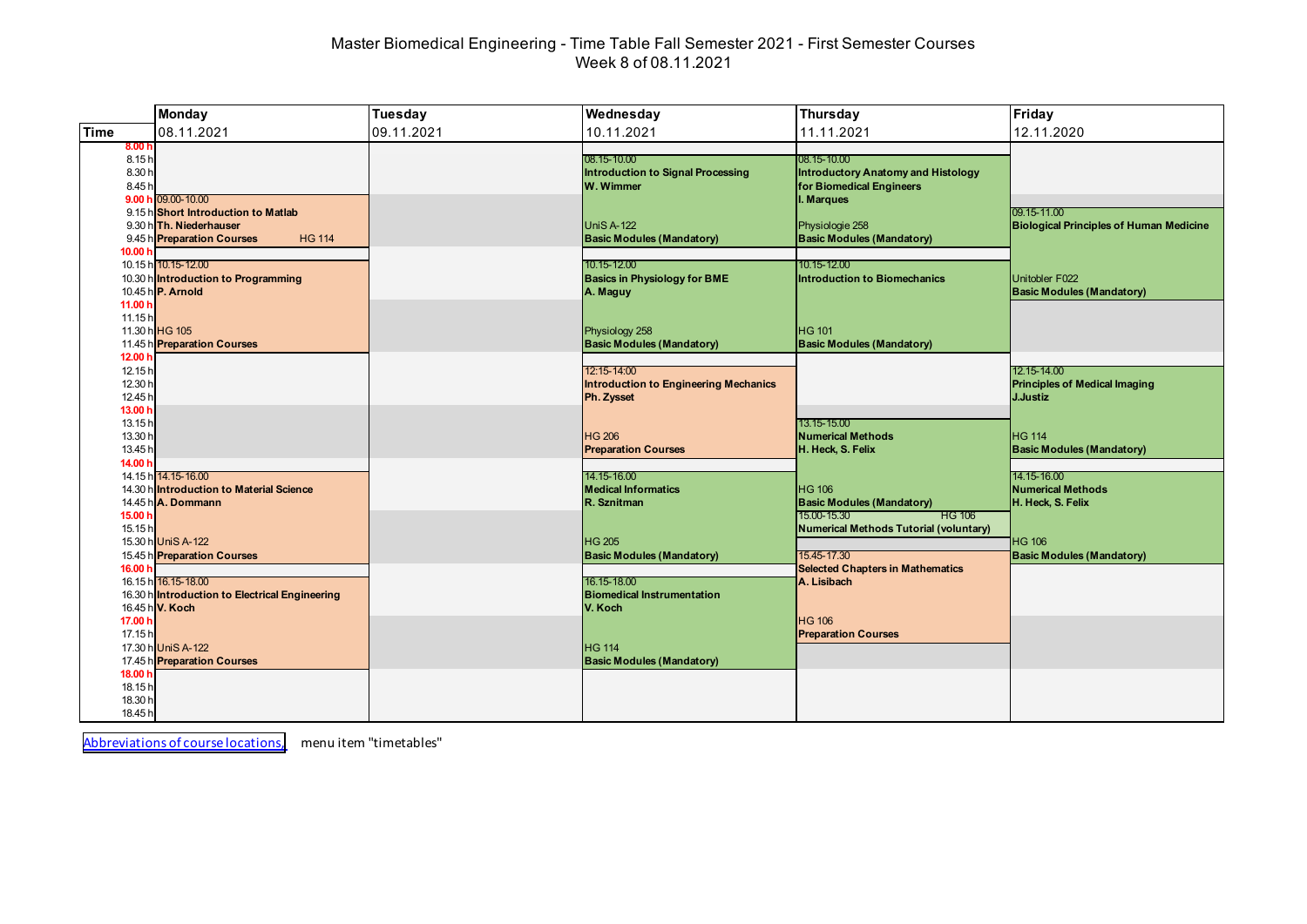# Master Biomedical Engineering - Time Table Fall Semester 2021 - First Semester Courses Week 9 of 15.11.2021

|                                                              | <b>Monday</b>                                                                                                                        | Tuesday    | Wednesday                                                                                                     | Thursday                                                                                                             | Friday                                                                 |
|--------------------------------------------------------------|--------------------------------------------------------------------------------------------------------------------------------------|------------|---------------------------------------------------------------------------------------------------------------|----------------------------------------------------------------------------------------------------------------------|------------------------------------------------------------------------|
| <b>Time</b>                                                  | 15.11.2021                                                                                                                           | 16.11.2021 | 17.11.2021                                                                                                    | 18.11.2021                                                                                                           | 19.11.2020                                                             |
| 8.00 <sub>1</sub><br>8.15h<br>8.30 h<br>8.45h                | 9.00 h 09.00-10.00                                                                                                                   |            | 08.15-10.00<br><b>Introduction to Signal Processing</b><br>W. Wimmer                                          | 08.15-10.00<br>Introductory Anatomy and Histology<br>for Biomedical Engineers<br>I. Marques                          | 08.15-11.15<br><b>Biological Principles of Human Medicine</b>          |
| 10.00 <sub>1</sub>                                           | 9.15 h Short Introduction to Matlab<br>9.30 h Th. Niederhauser<br>9.45 h Preparation Courses<br><b>HG 114</b><br>10.15 h 10.15-12.00 |            | <b>UniS A-122</b><br><b>Basic Modules (Mandatory)</b><br>10.15-12.00                                          | Anatomie A224<br><b>Basic Modules (Mandatory)</b><br>10.15-12.00                                                     |                                                                        |
| 11.00 h<br>11.15h                                            | 10.30 h Introduction to Programming<br>10.45 h P. Arnold<br>11.30 h HG 105                                                           |            | <b>Basics in Physiology for BME</b><br>A. Maguy<br>Physiology 258                                             | Introduction to Biomechanics<br><b>HG 101</b>                                                                        | <b>Basic Modules (Mandatory)</b>                                       |
| 12.00 <sub>h</sub><br>12.15h<br>12.30 h<br>12.45h<br>13.00 h | 11.45 h Preparation Courses                                                                                                          |            | <b>Basic Modules (Mandatory)</b><br>12:15-14:00<br><b>Introduction to Engineering Mechanics</b><br>Ph. Zysset | <b>Basic Modules (Mandatory)</b>                                                                                     | 12.15-14.00<br><b>Principles of Medical Imaging</b><br><b>J.Justiz</b> |
| 13.15h<br>13.30 h<br>13.45h<br>14.00 h                       |                                                                                                                                      |            | <b>HG 206</b><br><b>Preparation Courses</b>                                                                   | 13.15-15.00<br><b>Numerical Methods</b><br>H. Heck, S. Felix                                                         | <b>HG 114</b><br><b>Basic Modules (Mandatory)</b>                      |
| 15.00 h<br>15.15h                                            | 14.15 h 14.15-16.00<br>14.30 h Introduction to Material Science<br>14.45 h A. Dommann                                                |            | 14.15-16.00<br><b>Medical Informatics</b><br>R. Sznitman<br><b>HG 205</b>                                     | <b>HG</b> 106<br><b>Basic Modules (Mandatory)</b><br>15.00-15.30<br>HG 106<br>Numerical Methods Tutorial (voluntary) | 14.15-16.00<br><b>Numerical Methods</b><br>H. Heck, S. Felix           |
| 16.00 h                                                      | 15.30 h UniS A-122<br>15.45 h Preparation Courses<br>16.15 h 16.15-18.00<br>16.30 h Introduction to Electrical Engineering           |            | <b>Basic Modules (Mandatory)</b><br>16.15-18.00<br><b>Biomedical Instrumentation</b>                          | 15.45-17.30<br><b>Selected Chapters in Mathematics</b><br>A. Lisibach                                                | <b>HG 106</b><br><b>Basic Modules (Mandatory)</b>                      |
| 17.00 h<br>17.15h                                            | 16.45 h V. Koch<br>17.30 h UniS A-122<br>17.45 h Preparation Courses                                                                 |            | V. Koch<br><b>HG 114</b><br><b>Basic Modules (Mandatory)</b>                                                  | <b>HG 106</b><br><b>Preparation Courses</b>                                                                          |                                                                        |
| 18.00 h<br>18.15h<br>18.30 h<br>18.45h                       |                                                                                                                                      |            |                                                                                                               |                                                                                                                      |                                                                        |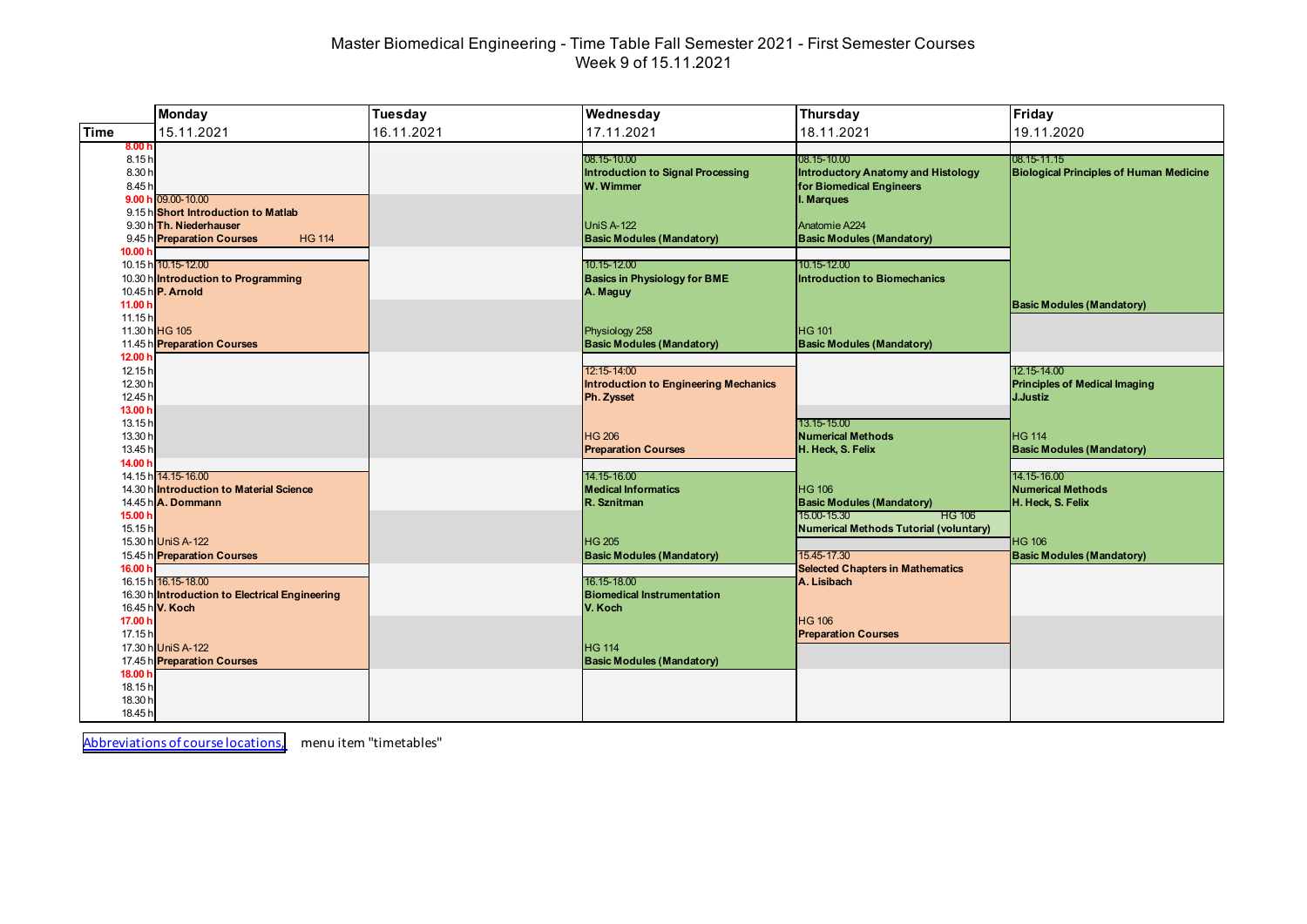# Master Biomedical Engineering - Time Table Fall Semester 2021 - First Semester Courses Week 10 of 22.11.2021

|                    | <b>Monday</b>                                  | Tuesday    | Wednesday                                             | Thursday                                                               | Friday                                         |
|--------------------|------------------------------------------------|------------|-------------------------------------------------------|------------------------------------------------------------------------|------------------------------------------------|
| <b>Time</b>        | 22.11.2021                                     | 23.11.2021 | 24.11.2021                                            | 25.11.2021                                                             | 26.11.2021                                     |
| 8.00h              |                                                |            |                                                       |                                                                        |                                                |
| 8.15h              |                                                |            | 08.15-10.00                                           | $ 08.15 - 10.00 $                                                      | 08.15-11.15                                    |
| 8.30h<br>8.45h     |                                                |            | <b>Introduction to Signal Processing</b><br>W. Wimmer | Introductory Anatomy and Histology<br>for Biomedical Engineers         | <b>Biological Principles of Human Medicine</b> |
|                    | 9.00 h 09.00-10.00                             |            |                                                       | I. Marques                                                             |                                                |
|                    | 9.15 h Short Introduction to Matlab            |            |                                                       |                                                                        |                                                |
|                    | 9.30 h Th. Niederhauser                        |            | <b>UniS A-122</b>                                     | Anatomie A224                                                          |                                                |
|                    | 9.45 h Preparation Courses<br><b>HG 114</b>    |            | <b>Basic Modules (Mandatory)</b>                      | <b>Basic Modules (Mandatory)</b>                                       |                                                |
| 10.00 <sub>1</sub> |                                                |            |                                                       |                                                                        |                                                |
|                    | 10.15 h 10.15-12.00                            |            | 10.15-12.00                                           | 10.15-12.00                                                            |                                                |
|                    | 10.30 h Introduction to Programming            |            | <b>Basics in Physiology for BME</b>                   | Introduction to Biomechanics                                           |                                                |
| 11.00 h            | 10.45 h P. Arnold                              |            | A. Maguy                                              |                                                                        | <b>Basic Modules (Mandatory)</b>               |
| 11.15h             |                                                |            |                                                       |                                                                        |                                                |
|                    | 11.30 h HG 105                                 |            | Physiology 258                                        | <b>HG 101</b>                                                          |                                                |
|                    | 11.45 h Preparation Courses                    |            | <b>Basic Modules (Mandatory)</b>                      | <b>Basic Modules (Mandatory)</b>                                       |                                                |
| 12.00 h            |                                                |            |                                                       |                                                                        |                                                |
| 12.15h             |                                                |            | 12:15-14:00                                           |                                                                        | 12.15-14.00                                    |
| 12.30 h            |                                                |            | <b>Introduction to Engineering Mechanics</b>          |                                                                        | <b>Principles of Medical Imaging</b>           |
| 12.45h<br>13.00 h  |                                                |            | Ph. Zysset                                            |                                                                        | J.Justiz                                       |
| 13.15h             |                                                |            |                                                       | 13.15-15.00                                                            |                                                |
| 13.30 h            |                                                |            | <b>HG 206</b>                                         | <b>Numerical Methods</b>                                               | <b>HG 114</b>                                  |
| 13.45h             |                                                |            | <b>Preparation Courses</b>                            | H. Heck, S. Felix                                                      | <b>Basic Modules (Mandatory)</b>               |
| 14.00 h            |                                                |            |                                                       |                                                                        |                                                |
|                    | 14.15 h 14.15-16.00                            |            | 14.15-16.00                                           |                                                                        | 14.15-16.00                                    |
|                    | 14.30 h Introduction to Material Science       |            | <b>Medical Informatics</b>                            | <b>HG 106</b>                                                          | <b>Numerical Methods</b>                       |
|                    | 14.45 h A. Dommann                             |            | R. Sznitman                                           | <b>Basic Modules (Mandatory)</b>                                       | H. Heck, S. Felix                              |
| 15.00 h<br>15.15h  |                                                |            |                                                       | 15.00-15.30<br><b>HG 106</b><br>Numerical Methods Tutorial (voluntary) |                                                |
|                    | 15.30 h UniS A-122                             |            | <b>HG 205</b>                                         |                                                                        | <b>HG 106</b>                                  |
|                    | 15.45 h Preparation Courses                    |            | <b>Basic Modules (Mandatory)</b>                      | 15.45-17.30                                                            | <b>Basic Modules (Mandatory)</b>               |
| 16.00 h            |                                                |            |                                                       | <b>Selected Chapters in Mathematics</b>                                |                                                |
|                    | 16.15 h 16.15-18.00                            |            | 16.15-18.00                                           | A. Lisibach                                                            |                                                |
|                    | 16.30 h Introduction to Electrical Engineering |            | <b>Biomedical Instrumentation</b>                     |                                                                        |                                                |
|                    | 16.45 h V. Koch                                |            | V. Koch                                               |                                                                        |                                                |
| 17.00 h<br>17.15h  |                                                |            |                                                       | <b>HG 106</b><br><b>Preparation Courses</b>                            |                                                |
|                    | 17.30 h UniS A-122                             |            | <b>HG 114</b>                                         |                                                                        |                                                |
|                    | 17.45 h Preparation Courses                    |            | <b>Basic Modules (Mandatory)</b>                      |                                                                        |                                                |
| 18.00 h            |                                                |            |                                                       |                                                                        |                                                |
| 18.15h             |                                                |            |                                                       |                                                                        |                                                |
| 18.30 h            |                                                |            |                                                       |                                                                        |                                                |
| 18.45h             |                                                |            |                                                       |                                                                        |                                                |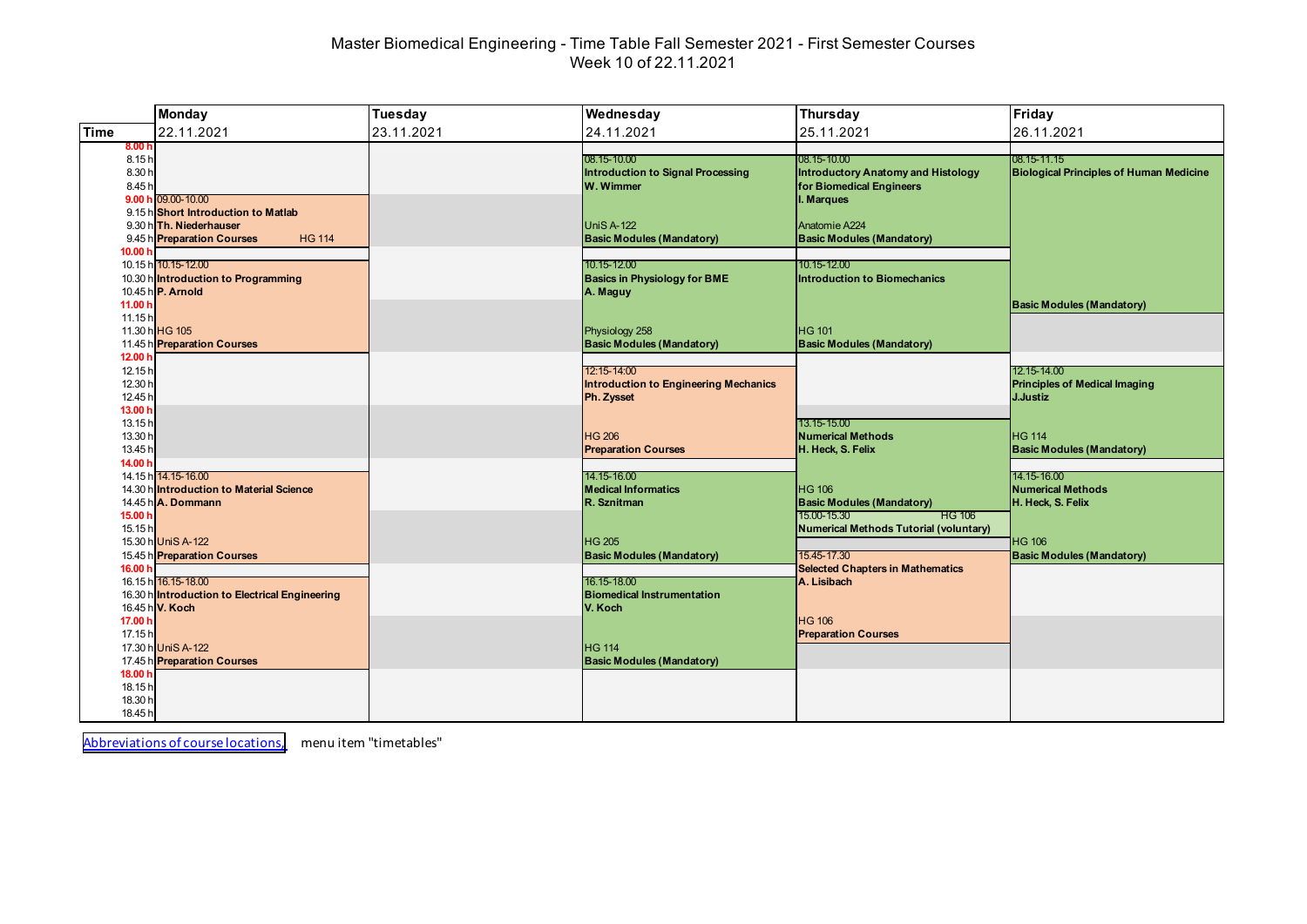# Master Biomedical Engineering - Time Table Fall Semester 2021 - First Semester Courses Week 11 of 19.11.2021

|                    | <b>Monday</b>                                                   | Tuesday    | Wednesday                                          | Thursday                                          | Friday                                         |
|--------------------|-----------------------------------------------------------------|------------|----------------------------------------------------|---------------------------------------------------|------------------------------------------------|
| <b>Time</b>        | 29.11.2021                                                      | 30.11.2021 | 01.12.2021                                         | 02.12.2021                                        | 03.12.2021                                     |
| 8.00 <sub>h</sub>  |                                                                 |            |                                                    |                                                   |                                                |
| 8.15h              |                                                                 |            | 08.15-10.00                                        | $ 08.15 - 10.00 $                                 | 08.15-11.15                                    |
| 8.30 h             |                                                                 |            | <b>Introduction to Signal Processing</b>           | Introductory Anatomy and Histology                | <b>Biological Principles of Human Medicine</b> |
| 8.45h              | 9.00 h 09.00-10.00                                              |            | W. Wimmer                                          | for Biomedical Engineers<br>I. Marques            |                                                |
|                    | 9.15 h Short Introduction to Matlab                             |            |                                                    |                                                   |                                                |
|                    | 9.30 h Th. Niederhauser                                         |            | <b>UniS A-122</b>                                  | Anatomie A224                                     |                                                |
|                    | 9.45 h Preparation Courses<br><b>HG 114</b>                     |            | <b>Basic Modules (Mandatory)</b>                   | <b>Basic Modules (Mandatory)</b>                  |                                                |
| 10.00 <sub>1</sub> |                                                                 |            |                                                    |                                                   |                                                |
|                    | 10.15 h 10.15-12.00                                             |            | 10.15-12.00                                        | 10.15-12.00                                       |                                                |
|                    | 10.30 h Introduction to Programming                             |            | <b>Basics in Physiology for BME</b>                | Introduction to Biomechanics                      |                                                |
|                    | 10.45 h P. Arnold                                               |            | A. Maguy                                           |                                                   |                                                |
| 11.00 h            |                                                                 |            |                                                    |                                                   | <b>Basic Modules (Mandatory)</b>               |
| 11.15h             |                                                                 |            |                                                    |                                                   |                                                |
|                    | 11.30 h HG 105<br>11.45 h Preparation Courses                   |            | Physiology 258<br><b>Basic Modules (Mandatory)</b> | <b>HG 101</b><br><b>Basic Modules (Mandatory)</b> |                                                |
| 12.00 h            |                                                                 |            |                                                    |                                                   |                                                |
| 12.15h             |                                                                 |            | 12:15-14:00                                        |                                                   | 12.15-14.00                                    |
| 12.30 h            |                                                                 |            | <b>Introduction to Engineering Mechanics</b>       |                                                   | <b>Principles of Medical Imaging</b>           |
| 12.45h             |                                                                 |            | Ph. Zysset                                         |                                                   | J.Justiz                                       |
| 13.00 h            |                                                                 |            |                                                    |                                                   |                                                |
| 13.15h             |                                                                 |            |                                                    | 13.15-15.00                                       |                                                |
| 13.30 h            |                                                                 |            | <b>HG 206</b>                                      | <b>Numerical Methods</b>                          | <b>HG 114</b>                                  |
| 13.45h             |                                                                 |            | <b>Preparation Courses</b>                         | H. Heck, S. Felix                                 | <b>Basic Modules (Mandatory)</b>               |
| 14.00 h            |                                                                 |            |                                                    |                                                   |                                                |
|                    | 14.15 h 14.15-16.00<br>14.30 h Introduction to Material Science |            | 14.15-16.00<br><b>Medical Informatics</b>          | <b>HG 106</b>                                     | 14.15-16.00<br><b>Numerical Methods</b>        |
|                    | 14.45 h A. Dommann                                              |            | R. Sznitman                                        | <b>Basic Modules (Mandatory)</b>                  | H. Heck, S. Felix                              |
| 15.00 h            |                                                                 |            |                                                    | 15.00-15.30<br><b>HG 106</b>                      |                                                |
| 15.15h             |                                                                 |            |                                                    | Numerical Methods Tutorial (voluntary)            |                                                |
|                    | 15.30 h UniS A-122                                              |            | <b>HG 205</b>                                      |                                                   | <b>HG 106</b>                                  |
|                    | 15.45 h Preparation Courses                                     |            | <b>Basic Modules (Mandatory)</b>                   | 15.45-17.30                                       | <b>Basic Modules (Mandatory)</b>               |
| 16.00 h            |                                                                 |            |                                                    | <b>Selected Chapters in Mathematics</b>           |                                                |
|                    | 16.15 h 16.15-18.00                                             |            | 16.15-18.00                                        | J. Wandel                                         |                                                |
|                    | 16.30 h Introduction to Electrical Engineering                  |            | <b>Biomedical Instrumentation</b>                  |                                                   |                                                |
|                    | 16.45 h V. Koch                                                 |            | V. Koch                                            |                                                   |                                                |
| 17.00 h<br>17.15h  |                                                                 |            |                                                    | <b>HG 106</b>                                     |                                                |
|                    | 17.30 h UniS A-122                                              |            | <b>HG 114</b>                                      | <b>Preparation Courses</b>                        |                                                |
|                    | 17.45 h Preparation Courses                                     |            | <b>Basic Modules (Mandatory)</b>                   |                                                   |                                                |
| 18.00 h            |                                                                 |            |                                                    |                                                   |                                                |
| 18.15h             |                                                                 |            |                                                    |                                                   |                                                |
| 18.30 h            |                                                                 |            |                                                    |                                                   |                                                |
| 18.45h             |                                                                 |            |                                                    |                                                   |                                                |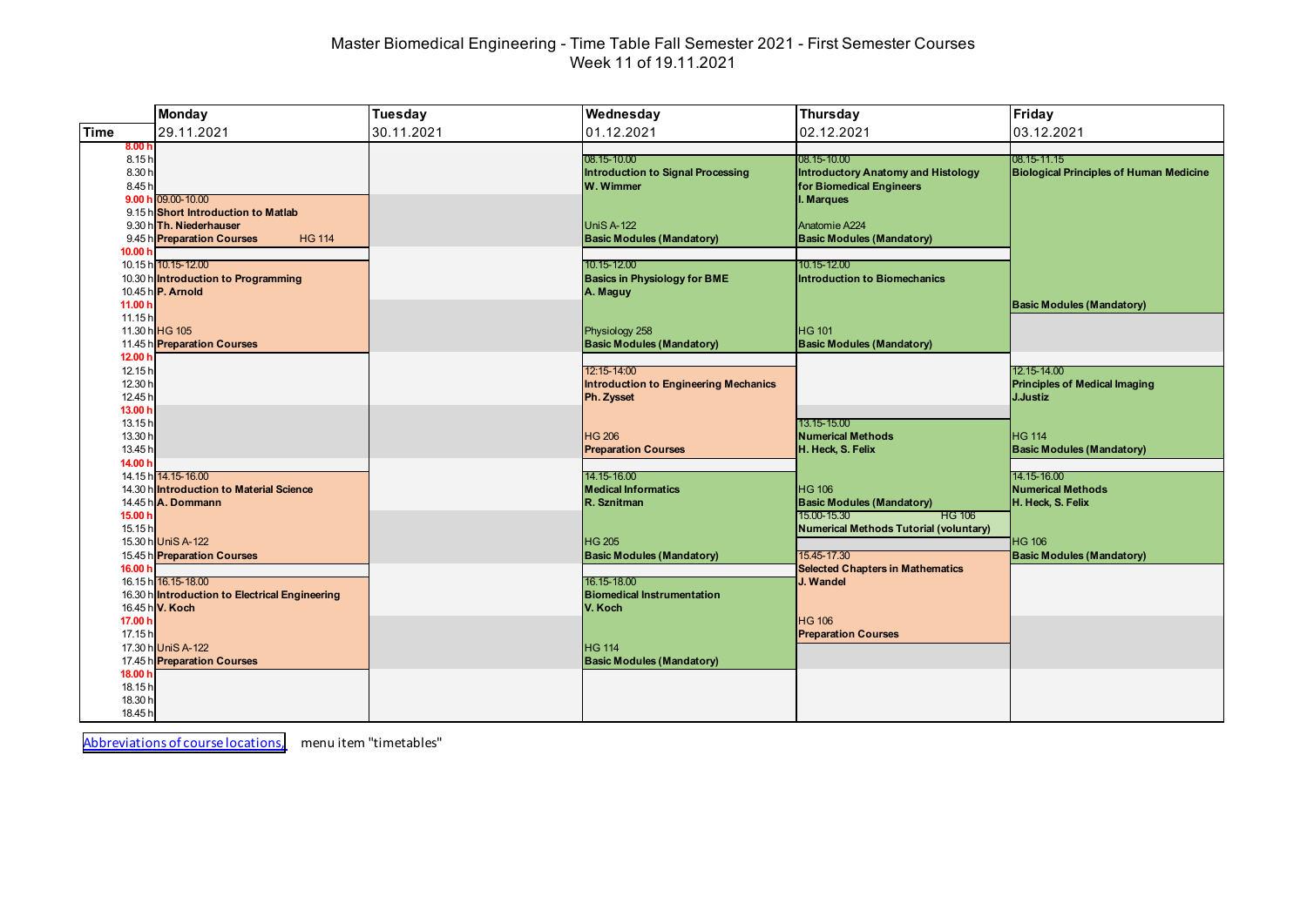# Master Biomedical Engineering - Time Table Fall Semester 2021 - First Semester Courses Week 12 of 06.12.2021

|                                                                       | <b>Monday</b>                                                                                                                                              | <b>Tuesday</b> | Wednesday                                                                                                                                    | Thursday                                                                                                                                                               | Friday                                                                                                                      |
|-----------------------------------------------------------------------|------------------------------------------------------------------------------------------------------------------------------------------------------------|----------------|----------------------------------------------------------------------------------------------------------------------------------------------|------------------------------------------------------------------------------------------------------------------------------------------------------------------------|-----------------------------------------------------------------------------------------------------------------------------|
| <b>Time</b>                                                           | 06.12.2021                                                                                                                                                 | 07.12.2021     | 08.12.2021                                                                                                                                   | 09.12.2021                                                                                                                                                             | 10.12.2020                                                                                                                  |
| 8.00h<br>8.15h<br>8.30h<br>8.45h<br>10.00 h                           | 9.00 h 09.00-10.00<br>9.15 h Short Introduction to Matlab<br>9.30 h Th. Niederhauser<br>9.45 h Preparation Courses<br><b>HG 114</b><br>10.15 h 10.15-12.00 |                | 08.15-10.00<br><b>Introduction to Signal Processing</b><br>W. Wimmer<br><b>UniS A-122</b><br><b>Basic Modules (Mandatory)</b><br>10.15-12.00 | 08.15-10.00<br><b>Introductory Anatomy and Histology</b><br>for Biomedical Engineers<br>I. Marques<br>Anatomie A224<br><b>Basic Modules (Mandatory)</b><br>10.15-12.00 | 09.15-11.00<br><b>Biological Principles of Human Medicine</b>                                                               |
| 11.00 h<br>11.15h<br>12.00 $r$                                        | 10.30 h Introduction to Programming<br>10.45 h P. Arnold<br>11.30 h HG 105<br>11.45 h Preparation Courses                                                  |                | <b>Basics in Physiology for BME</b><br>J. Kucera<br>Physiology 258<br><b>Basic Modules (Mandatory)</b>                                       | <b>Introduction to Biomechanics</b><br><b>HG 101</b><br><b>Basic Modules (Mandatory)</b>                                                                               | Unitobler F022<br><b>Basic Modules (Mandatory)</b>                                                                          |
| 12.15h<br>12.30 h<br>12.45h<br>13.00 h<br>13.15h<br>13.30 h<br>13.45h |                                                                                                                                                            |                | 12:15-14:00<br><b>Introduction to Engineering Mechanics</b><br>Ph. Zysset<br><b>HG 206</b><br><b>Preparation Courses</b>                     | 13.15-15.00<br><b>Numerical Methods</b><br>H. Heck, S. Felix                                                                                                           | 12.15-14.00<br><b>Principles of Medical Imaging</b><br><b>J.Justiz</b><br><b>HG 114</b><br><b>Basic Modules (Mandatory)</b> |
| 14.00 h<br>15.00 h<br>15.15h                                          | 14.15 h 14.15-16.00<br>14.30 h Introduction to Material Science<br>14.45 h A. Dommann<br>15.30 h UniS A-122<br>15.45 h Preparation Courses                 |                | 14.15-16.00<br><b>Medical Informatics</b><br>R. Sznitman<br><b>HG 205</b><br><b>Basic Modules (Mandatory)</b>                                | <b>HG 106</b><br><b>Basic Modules (Mandatory)</b><br>15.00-15.30<br>HG 106<br><b>Numerical Methods Tutorial (voluntary)</b><br>15.45-17.30                             | 14.15-16.00<br><b>Numerical Methods</b><br>H. Heck, S. Felix<br><b>HG 106</b><br><b>Basic Modules (Mandatory)</b>           |
| 16.00 h<br>17.00 h<br>17.15h                                          | 16.15 h 16.15-18.00<br>16.30 h Introduction to Electrical Engineering<br>16.45 h V. Koch<br>17.30 h UniS A-122<br>17.45 h Preparation Courses              |                | 16.15-18.00<br><b>Biomedical Instrumentation</b><br>V. Koch<br><b>HG 114</b><br><b>Basic Modules (Mandatory)</b>                             | <b>Selected Chapters in Mathematics</b><br>J. Wandel<br><b>HG 106</b><br><b>Preparation Courses</b>                                                                    |                                                                                                                             |
| 18.00 h<br>18.15h<br>18.30h<br>18.45h                                 |                                                                                                                                                            |                |                                                                                                                                              |                                                                                                                                                                        |                                                                                                                             |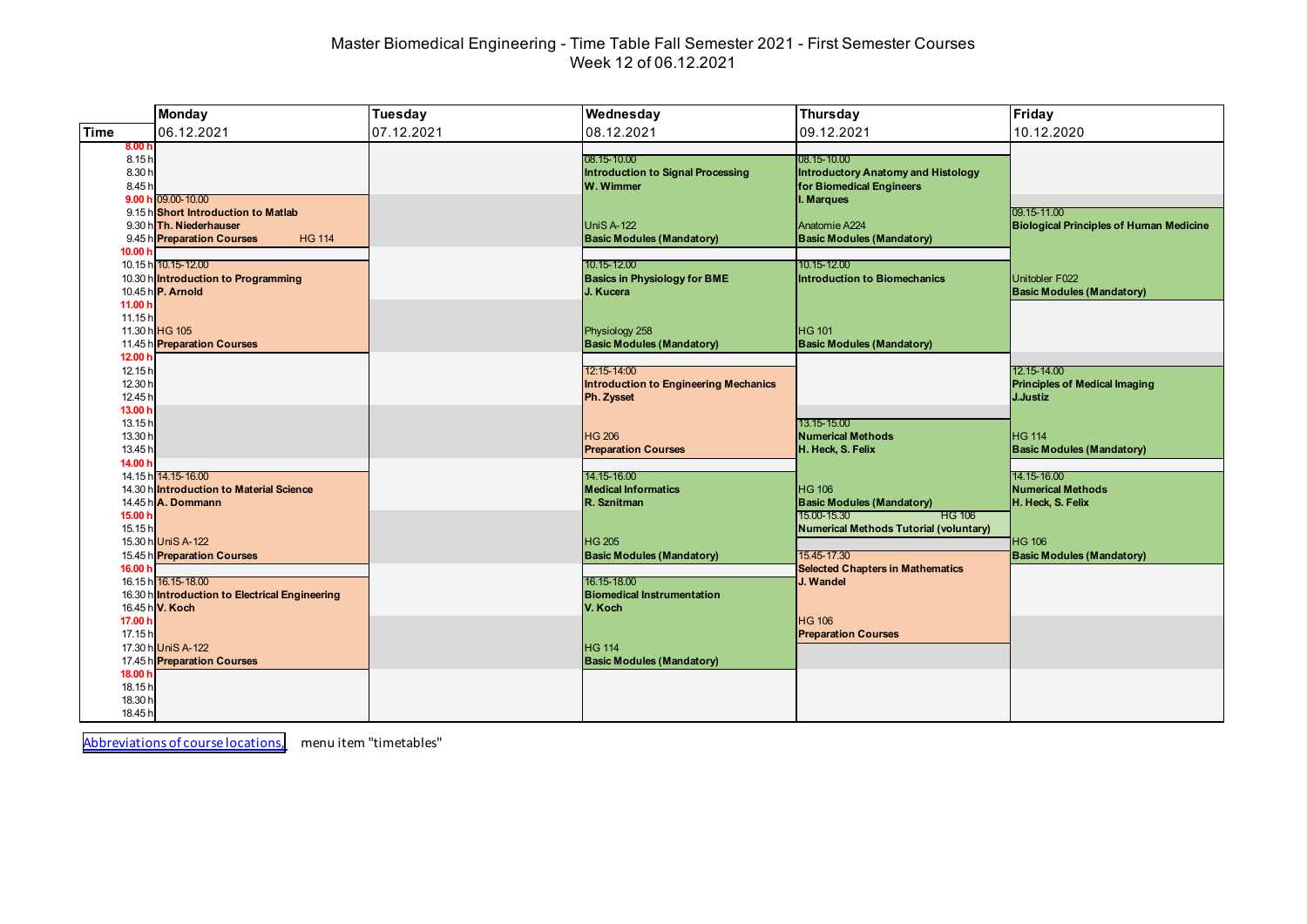# Master Biomedical Engineering - Time Table Fall Semester 2021 - First Semester Courses Week 13 of 13.12.2021

|                                                                       | <b>Monday</b>                                                                                                                                              | <b>Tuesday</b> | Wednesday                                                                                                                                    | Thursday                                                                                                                                                               | Friday                                                                                                                      |
|-----------------------------------------------------------------------|------------------------------------------------------------------------------------------------------------------------------------------------------------|----------------|----------------------------------------------------------------------------------------------------------------------------------------------|------------------------------------------------------------------------------------------------------------------------------------------------------------------------|-----------------------------------------------------------------------------------------------------------------------------|
| <b>Time</b>                                                           | 13.12.2021                                                                                                                                                 | 14.12.2021     | 15.12.2021                                                                                                                                   | 16.12.2021                                                                                                                                                             | 17.12.2020                                                                                                                  |
| 8.00h<br>8.15h<br>8.30h<br>8.45h<br>10.00 h                           | 9.00 h 09.00-10.00<br>9.15 h Short Introduction to Matlab<br>9.30 h Th. Niederhauser<br>9.45 h Preparation Courses<br><b>HG 114</b><br>10.15 h 10.15-12.00 |                | 08.15-10.00<br><b>Introduction to Signal Processing</b><br>W. Wimmer<br><b>UniS A-122</b><br><b>Basic Modules (Mandatory)</b><br>10.15-12.00 | 08.15-10.00<br><b>Introductory Anatomy and Histology</b><br>for Biomedical Engineers<br>I. Marques<br>Anatomie A224<br><b>Basic Modules (Mandatory)</b><br>10.15-12.00 | 09.15-11.00<br><b>Biological Principles of Human Medicine</b>                                                               |
| 11.00 h<br>11.15h<br>12.00 $r$                                        | 10.30 h Introduction to Programming<br>10.45 h P. Arnold<br>11.30 h HG 105<br>11.45 h Preparation Courses                                                  |                | <b>Basics in Physiology for BME</b><br>Physiology 258<br><b>Basic Modules (Mandatory)</b>                                                    | <b>Introduction to Biomechanics</b><br><b>HG 101</b><br><b>Basic Modules (Mandatory)</b>                                                                               | Unitobler F022<br><b>Basic Modules (Mandatory)</b>                                                                          |
| 12.15h<br>12.30 h<br>12.45h<br>13.00 h<br>13.15h<br>13.30 h<br>13.45h |                                                                                                                                                            |                | 12:15-14:00<br><b>Introduction to Engineering Mechanics</b><br>Ph. Zysset<br><b>HG 206</b><br><b>Preparation Courses</b>                     | 13.15-15.00<br><b>Numerical Methods</b><br>H. Heck, S. Felix                                                                                                           | 12.15-14.00<br><b>Principles of Medical Imaging</b><br><b>J.Justiz</b><br><b>HG 114</b><br><b>Basic Modules (Mandatory)</b> |
| 14.00 h<br>15.00 h<br>15.15h                                          | 14.15 h 14.15-16.00<br>14.30 h Introduction to Material Science<br>14.45 h A. Dommann<br>15.30 h UniS A-122<br>15.45 h Preparation Courses                 |                | 14.15-16.00<br><b>Medical Informatics</b><br>R. Sznitman<br><b>HG 205</b><br><b>Basic Modules (Mandatory)</b>                                | <b>HG 106</b><br><b>Basic Modules (Mandatory)</b><br>15.00-15.30<br><b>HG 106</b><br><b>Numerical Methods Tutorial (voluntary)</b><br>15.45-17.30                      | 14.15-16.00<br><b>Numerical Methods</b><br>H. Heck, S. Felix<br><b>HG 106</b><br><b>Basic Modules (Mandatory)</b>           |
| 16.00 h<br>17.00 h<br>17.15h                                          | 16.15 h 16.15-18.00<br>16.30 h Introduction to Electrical Engineering<br>16.45 h V. Koch<br>17.30 h UniS A-122<br>17.45 h Preparation Courses              |                | 16.15-18.00<br><b>Biomedical Instrumentation</b><br>V. Koch<br><b>HG 114</b><br><b>Basic Modules (Mandatory)</b>                             | <b>Selected Chapters in Mathematics</b><br>J. Wandel<br><b>HG 106</b><br><b>Preparation Courses</b>                                                                    |                                                                                                                             |
| 18.00 h<br>18.15h<br>18.30h<br>18.45h                                 |                                                                                                                                                            |                |                                                                                                                                              |                                                                                                                                                                        |                                                                                                                             |